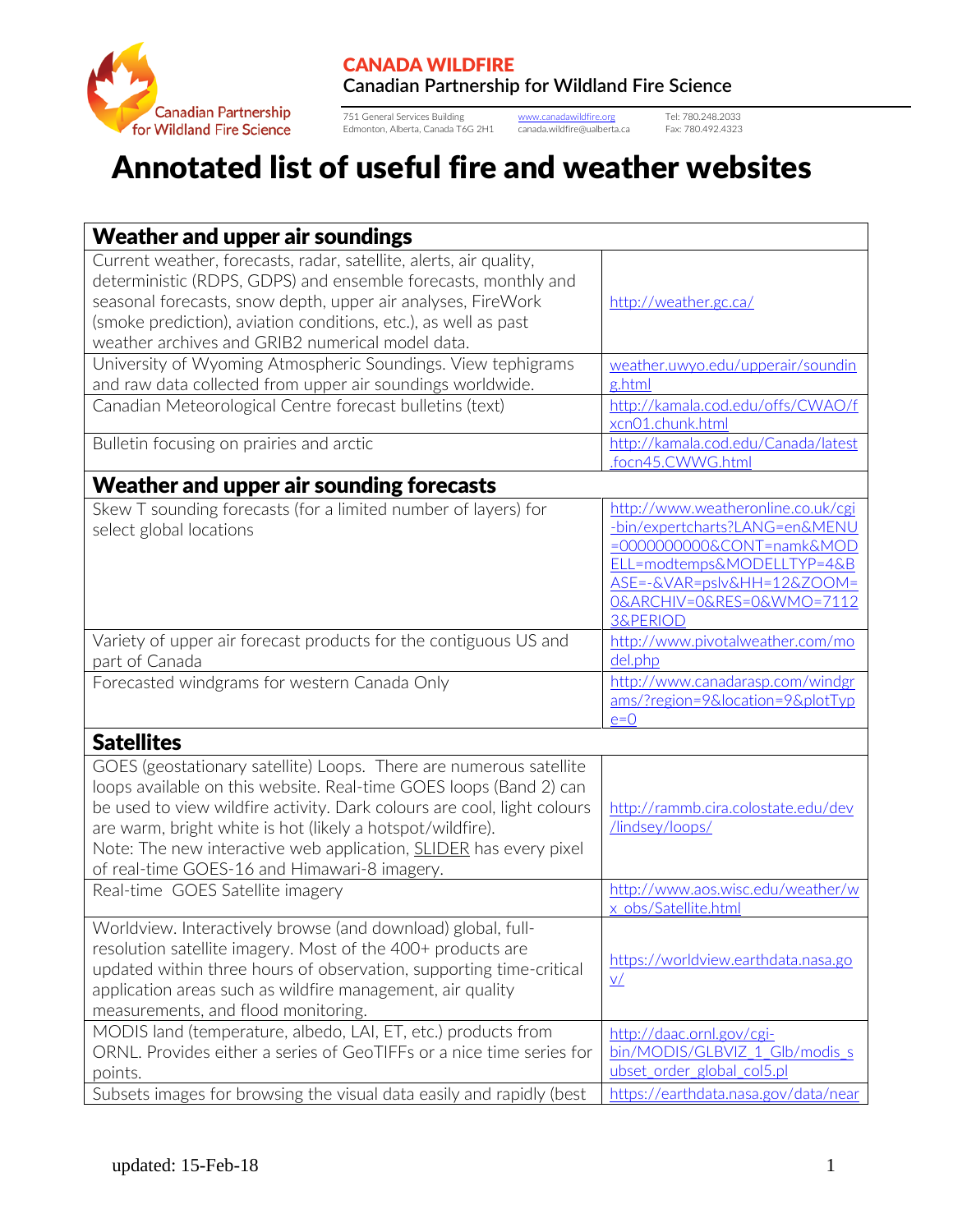

| Canadian Partnership<br>751 General Services Building<br>Tel: 780.248.2033<br>www.canadawildfire.org<br>for Wildland Fire Science<br>Edmonton, Alberta, Canada T6G 2H1<br>canada.wildfire@ualberta.ca<br>Fax: 780.492.4323 |                                                                       |
|----------------------------------------------------------------------------------------------------------------------------------------------------------------------------------------------------------------------------|-----------------------------------------------------------------------|
| for looking for smoke plumes). Option to download subset images.                                                                                                                                                           | -real-time-data/rapid-                                                |
|                                                                                                                                                                                                                            | response/modis-subsets                                                |
| The FIRMS database for active and archived hotspots and fire                                                                                                                                                               | https://earthdata.nasa.gov/data/near                                  |
| radiative energy (MODIS and VIIRS).                                                                                                                                                                                        | -real-time-data/firms/active-fire-data                                |
| MISR archived dataset of satellite-derived smoke plume heights.                                                                                                                                                            | http://www-                                                           |
| Click on MISR Plume Height Project or MISR Plume Height Project                                                                                                                                                            | misr.jpl.nasa.gov/getData/accessDat                                   |
| 2 on the left menu.                                                                                                                                                                                                        | $\underline{a}/$                                                      |
| <b>Google Earth and fire data</b>                                                                                                                                                                                          |                                                                       |
| Click on the AFM KML Bundle and it will launch Google Earth. You                                                                                                                                                           | https://fsapps.nwcg.gov/afm/google                                    |
| can select what satellites you wish to use.                                                                                                                                                                                | earth.php?sensor=modis&extent=ca<br>nada                              |
| Composite tools – good for daily, monthly, seasonal or annual analyses                                                                                                                                                     |                                                                       |
| Plot daily composites (averages) of the mean or anomalies (mean -                                                                                                                                                          |                                                                       |
| total mean) of variables from the NCEP/NCAR Reanalysis and other                                                                                                                                                           | http://www.esrl.noaa.gov/psd/data/                                    |
| datasets. Long term means (climatologies) are based on 1981-2010.                                                                                                                                                          | composites/day/                                                       |
| Data is available from Jan 1948 to Aug 29, 2017 for most variables.                                                                                                                                                        |                                                                       |
| Plot seasonal composites (averages) of the mean or anomalies                                                                                                                                                               |                                                                       |
| (mean - total mean) of variables from the NCEP reanalysis and<br>other datasets. NCEP data is available from Jan 1948 to Jul 2017                                                                                          |                                                                       |
| (other datasets have different time ranges). Note the climatology                                                                                                                                                          | http://www.esrl.noaa.gov/psd/cgi-<br>bin/data/composites/printpage.pl |
| used for the anomaly and long term mean plots is currently 1981-                                                                                                                                                           |                                                                       |
| 2010 to match the new climate normal time period.                                                                                                                                                                          |                                                                       |
| Analyse climate data                                                                                                                                                                                                       | https://climexp.knmi.nl/start.cgi?id=s<br>omeone@somewhere            |
| Model forecast animations.                                                                                                                                                                                                 | http://meteocentre.com/numerical-                                     |
|                                                                                                                                                                                                                            | weather-prediction/map-                                               |
|                                                                                                                                                                                                                            | animation.php?mod=gfs&run=00&st<br>n=PNM&mode=latest↦=na⟨             |
|                                                                                                                                                                                                                            | $=en$                                                                 |
| Global maps from GHCN v3 data. Create surface temperature                                                                                                                                                                  | https://data.giss.nasa.gov/gistemp/m                                  |
| anomaly or trend maps.                                                                                                                                                                                                     | aps/                                                                  |
| <b>Radar</b>                                                                                                                                                                                                               |                                                                       |
| Canadian Historical Weather Radar. Useful for tracking storms and                                                                                                                                                          |                                                                       |
| precipitation. Also has links to how to use the product and                                                                                                                                                                | http://climate.weather.gc.ca/radar/in<br>dex e.html                   |
| information about radar images.                                                                                                                                                                                            |                                                                       |
| Radar coverage of the US and southern Canada.                                                                                                                                                                              | http://www.intellicast.com/National/                                  |
|                                                                                                                                                                                                                            | Radar/Current.aspx?location=default                                   |
| USA radar composite archives. Useful for tracking storms and                                                                                                                                                               | <b><u>&amp;region=MSY</u></b><br>http://www2.mmm.ucar.edu/imagea      |
| precipitation                                                                                                                                                                                                              | rchive/                                                               |
| Jet stream analysis                                                                                                                                                                                                        |                                                                       |
| Build animations of archived jet stream analyses.                                                                                                                                                                          | http://squall.sfsu.edu/scripts/jet big                                |
|                                                                                                                                                                                                                            | archloop.html                                                         |
| <b>Real-time Lightning</b>                                                                                                                                                                                                 |                                                                       |
| Live lightning maps.                                                                                                                                                                                                       | http://en.blitzortung.org/live_lightnin                               |
|                                                                                                                                                                                                                            | g maps.php                                                            |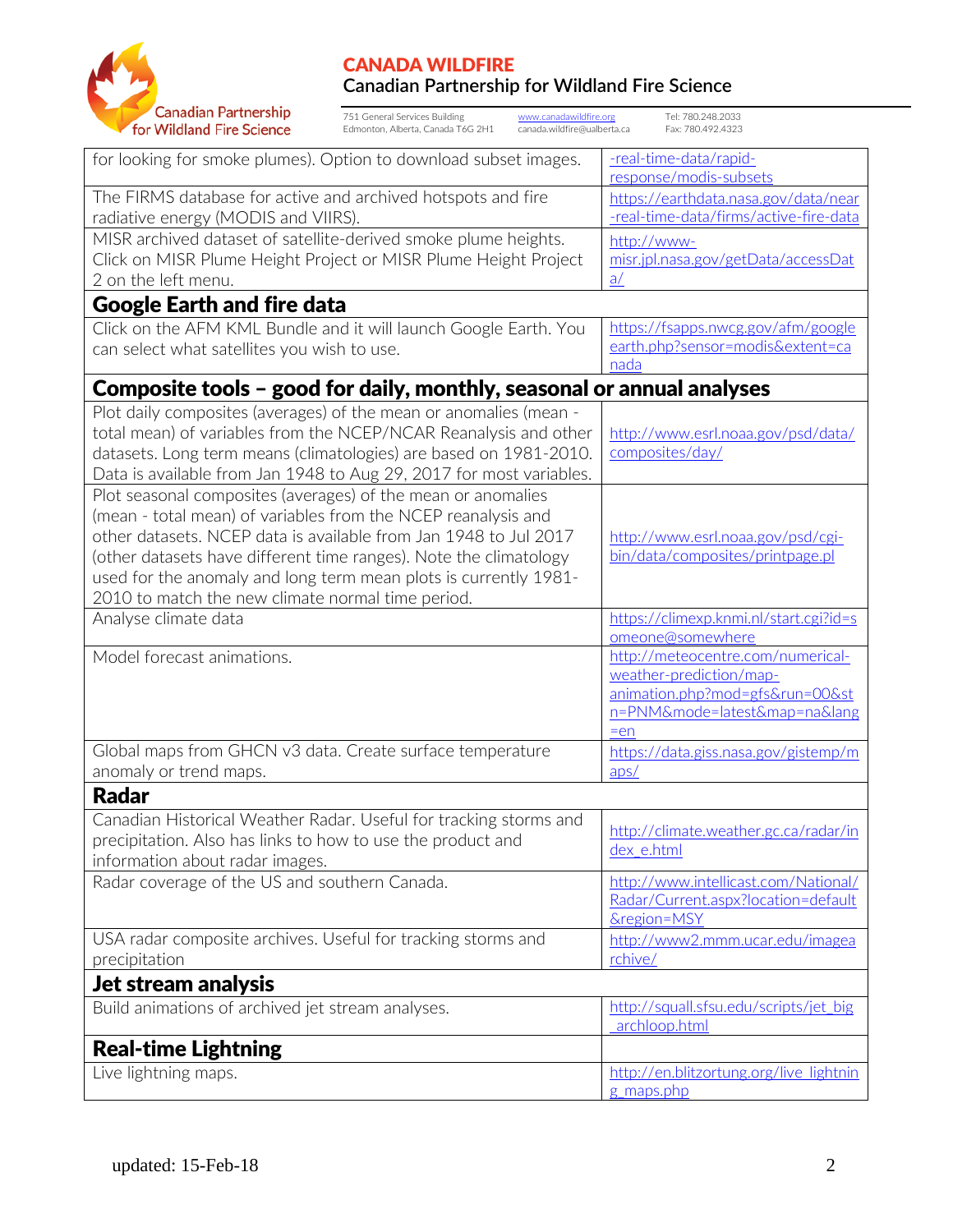

751 General Services Building [www.canadawildfire.org](http://www.canadawildfire.org/) Tel: 780.248.2033 Edmonton, Alberta, Canada T6G 2H1 canada.wildfire@ualberta.ca Fax: 780.492.4323

| Need a quick forecast for a remote area?                                                                                     |                                                                       |  |
|------------------------------------------------------------------------------------------------------------------------------|-----------------------------------------------------------------------|--|
| Includes an option to output data formatted as a Prometheus<br>weather stream.                                               | http://spotwx.com/                                                    |  |
| <b>Model forecast visualizations</b>                                                                                         |                                                                       |  |
| View interactive maps of forecasted (ECMWF or GFS) maps of<br>wind, cloud, temperature, precipitation, pressure, etc.        | https://www.windy.com/                                                |  |
|                                                                                                                              | https://earth.nullschool.net<br>https://earth.nullschool.net/about.ht |  |
|                                                                                                                              | ml                                                                    |  |
| Fire weather, behaviour, and management sites                                                                                |                                                                       |  |
| Daily, weekly, and monthly (with seasonal trends) wildfire potential<br>outlooks.                                            | https://www.predictiveservices.nifc.<br>gov/                          |  |
| North American Seasonal Fire Assessment and Outlook (August,<br>September and October 2017)                                  | https://www.predictiveservices.nifc.<br>gov/outlooks/NA Outlook.pdf   |  |
| Canadian Wildland Fire Information System creates daily fire                                                                 |                                                                       |  |
| weather and fire behavior maps year-round and hot spot maps<br>throughout the forest fire season, generally between May and  | http://cwfis.cfs.nrcan.gc.ca/home                                     |  |
| September.                                                                                                                   |                                                                       |  |
| Global Fire EWS 10 day and monthly fire weather forecasts                                                                    | http://canadawildfire.ualberta.ca/gfe<br>WS/                          |  |
| Canadian (CIFFC) annual reports of fire activity and current<br>situation.                                                   | http://www.ciffc.ca/                                                  |  |
| Yukon wildfire status maps and general information.                                                                          | http://www.community.gov.yk.ca/pr<br>otectiveservices/fire-maps.html  |  |
| British Columbia wildfire status maps, information, fire<br>bans/restrictions, fire danger, statistics.                      | http://www2.gov.bc.ca/gov/content<br>/safety/wildfire-status          |  |
| Northwest Territories wildfire status maps, smoke reports, and fire<br>bans.                                                 | http://www.enr.gov.nt.ca/en/service<br>s/fire-update                  |  |
| Alberta wildfire status maps, fire advisories/restrictions/bans, fire<br>behaviour, situations reports, data and statistics. | http://wildfire.alberta.ca/wildfire-<br>status/default.aspx           |  |
| Saskatchewan wildfire status maps, fire danger, fire bans, smoke                                                             | http://www.saskatchewan.ca/fire#ut                                    |  |
| and air quality.                                                                                                             | m campaign=q2 2015&utm mediu<br>m=short&utm_source=%2Ffire            |  |
| Manitoba wildfire status maps, situation reports, general<br>information.                                                    | https://www.gov.mb.ca/wildfire/ind<br>ex.html                         |  |
| Ontario wildfire status maps.                                                                                                | https://www.ontario.ca/page/forest-<br>fires                          |  |
| Quebec wildfire status maps, and fire danger.                                                                                | https://www.sopfeu.qc.ca/en/report<br>-on-fire-situation/maps         |  |
| New Brunswick Wildfire status maps and information.                                                                          | http://www.gnb.ca/Public/Fire-Feu/                                    |  |
| Nova Scotia fire danger.                                                                                                     | https://novascotia.ca/natr/forestprot<br>ection/wildfire/             |  |
| Prince Edward Island fire weather.                                                                                           | https://www.princeedwardisland.ca/                                    |  |
|                                                                                                                              | en/service/check-fire-weather-<br>index-online                        |  |
| Newfoundland and Labrador wildfire status maps, fire hazards                                                                 |                                                                       |  |
| maps.                                                                                                                        | http://www.faa.gov.nl.ca/forestry/fo<br>rest_fires/                   |  |